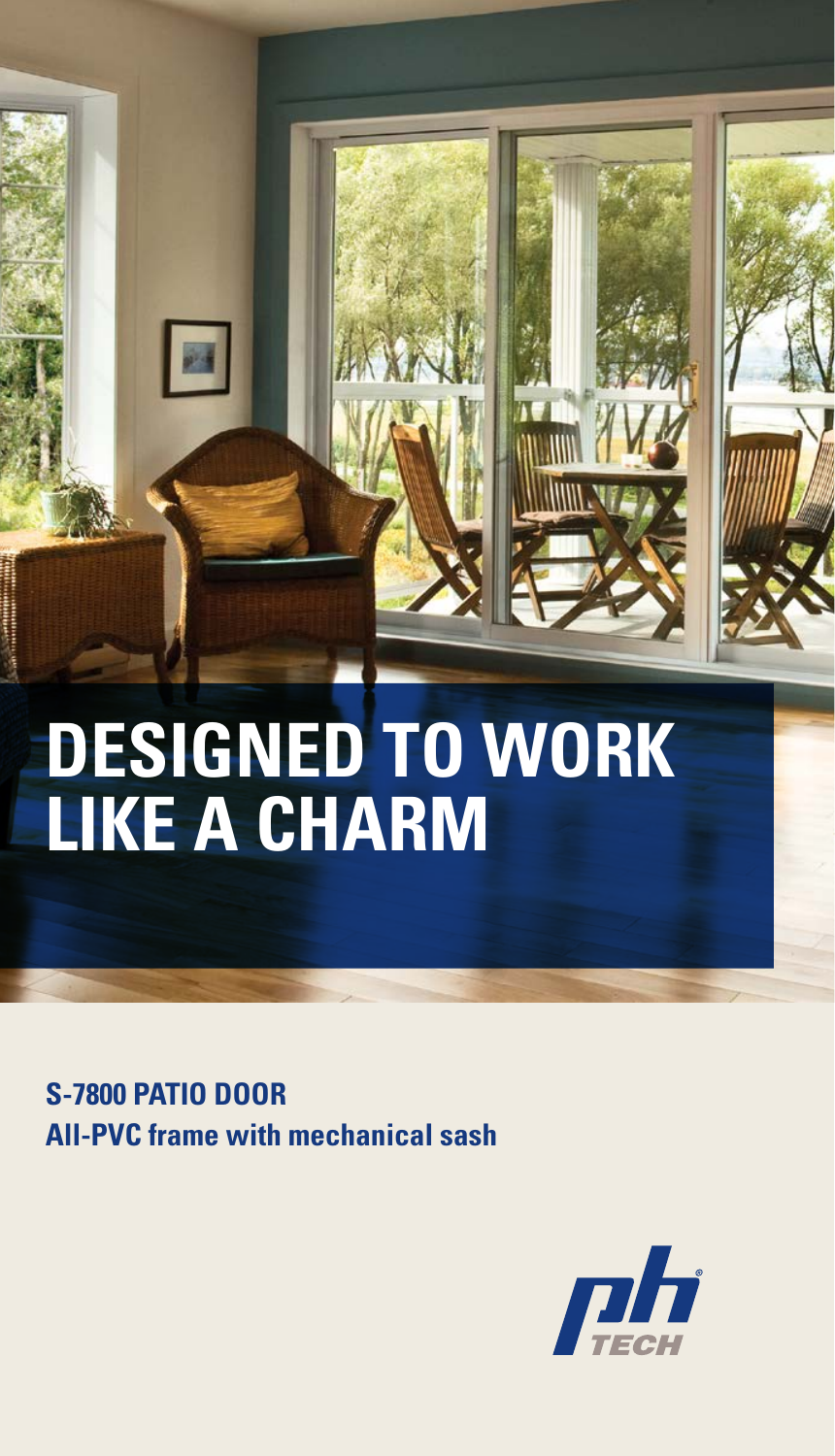### **Unequalled energy efficiency**

**P.H. Tech patio doors are designed to meet the highest and latest Canadian performance standards in terms of energy efficiency.**

- Highly energy-efficient double glazing: non-conductive spacer, low-E coating, and argon gas to maximize the energy rating (ER) of your patio door
- Design that allows for 1"-thick double or triple glazing
- Profiles designed to significantly reduce the risk of condensation





#### **Options**

- Low-E double or triple glazing
- Bronze tinted glass
- Mini-blinds between the glass available on doors 5', 6', 9' and 12' wide
- Brickmolds



#### **Decorative grilles**

- Rectangular  $1/4$ " and  $1/4$ "  $\times$  1"
- • Georgian 5/16" x 5/8", 5/16" x 1" and 1 3/4"
- Standard configurations: Regular  $(3 \times 6)$ , Prairie  $(3 \times 5)$ , Partial  $(3 \times 1)$  or G45  $(1 \times 3)$
- On request: non-standard configurations and tubular grids in white, brass, lead or pewter





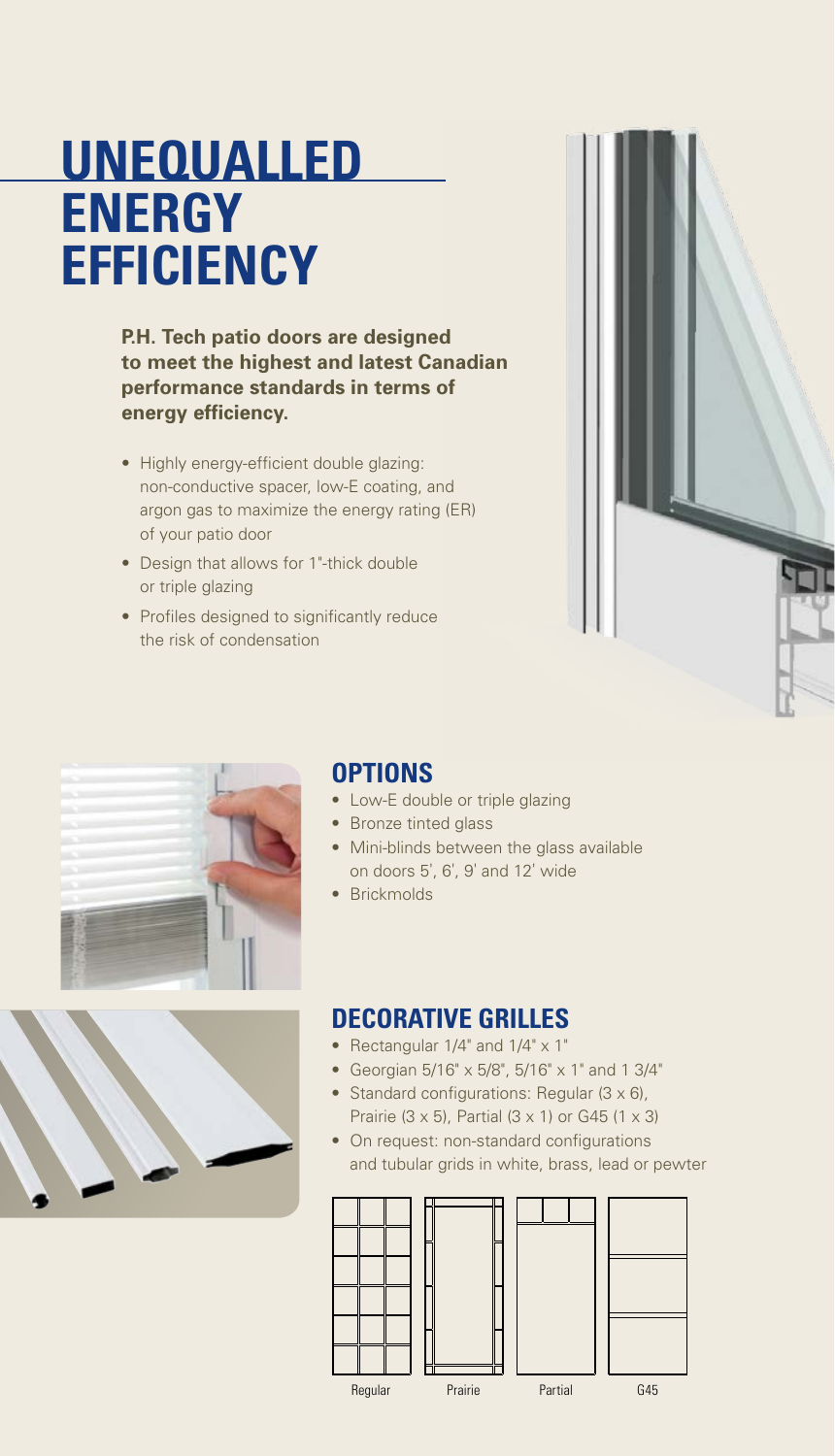### **Unprecedented reliability**

**Our doors are designed to ensure the operating sashes slide quietly, smoothly and effortlessly, year after year. How do we measure carefree operation? With over a million doors sold throughout America.** 



Patented tandem wheels in ultra-durable nylon leave no marks on the rail and provide smoothness of operation.

Our doors withstood 119,000 test cycles without failure, carrying a 165 lb. sash—the equivalent of over 30 years of constant use! 100% aluminum raised rail protects the wheels from damage or jamming caused by dirt and debris.





#### **The easiest-opening door in its category**

Try the test yourself: you can open it with just your fingertips!

#### **Additional security**

- Foot lock
- Security bar



• Two-point mortise lock

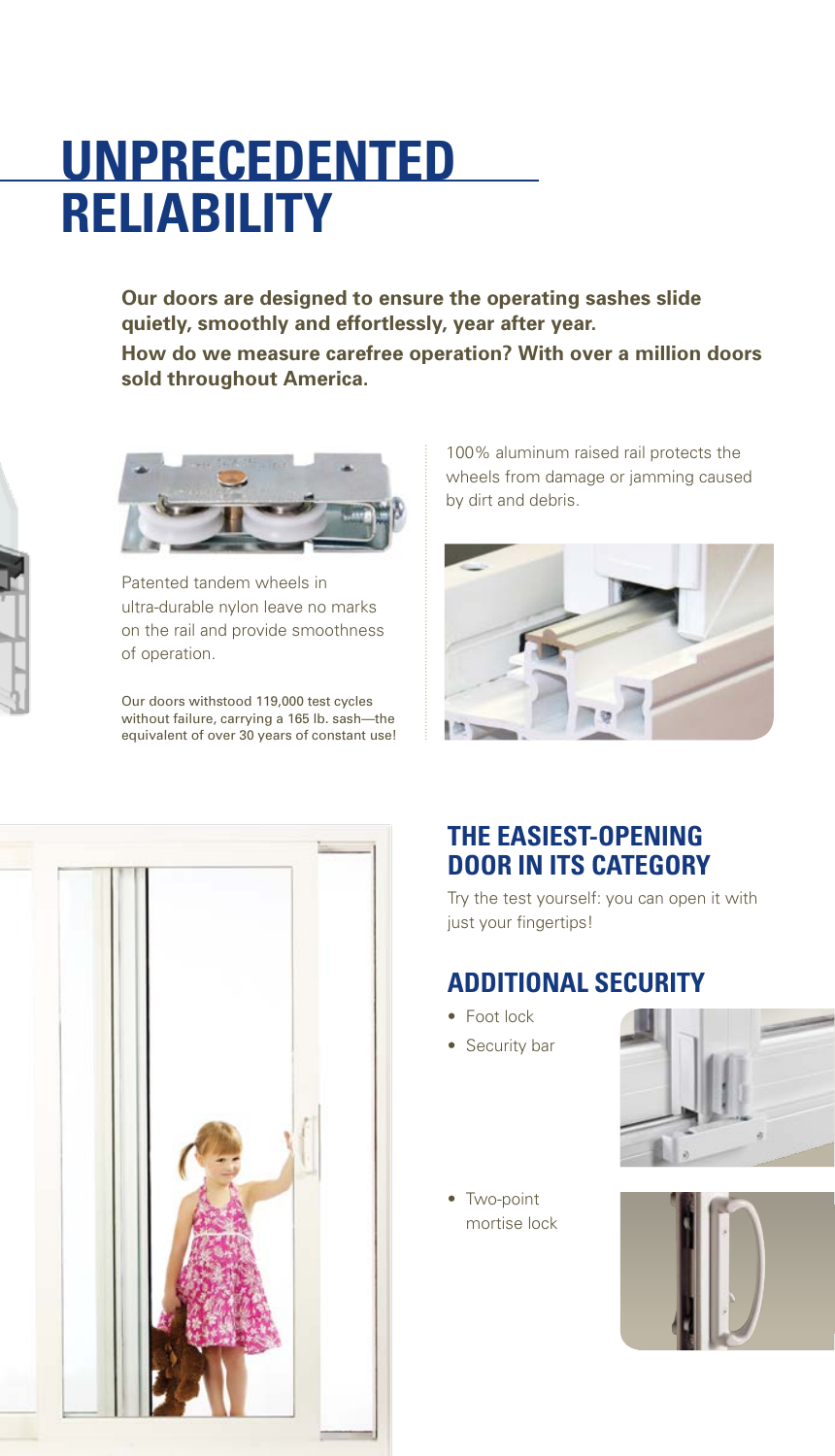### **Customize your patio door**

**Choose from a wide range of options and accessories.**

#### **Standard colours**



#### **Optional exterior colours**

Select from our 30 standard colours available. Ask to see the colour samples.





Grey Commercial brown

#### **Doublenature®, the best of both worlds!**

A warm and realistic stained wood grain finish that can be applied both inside and out and requires no maintenance.



#### **Handles**

Easy-to-grip rounded handles. With or without key. Available in various finishes.





Bright chrome Brushed chrome Brass





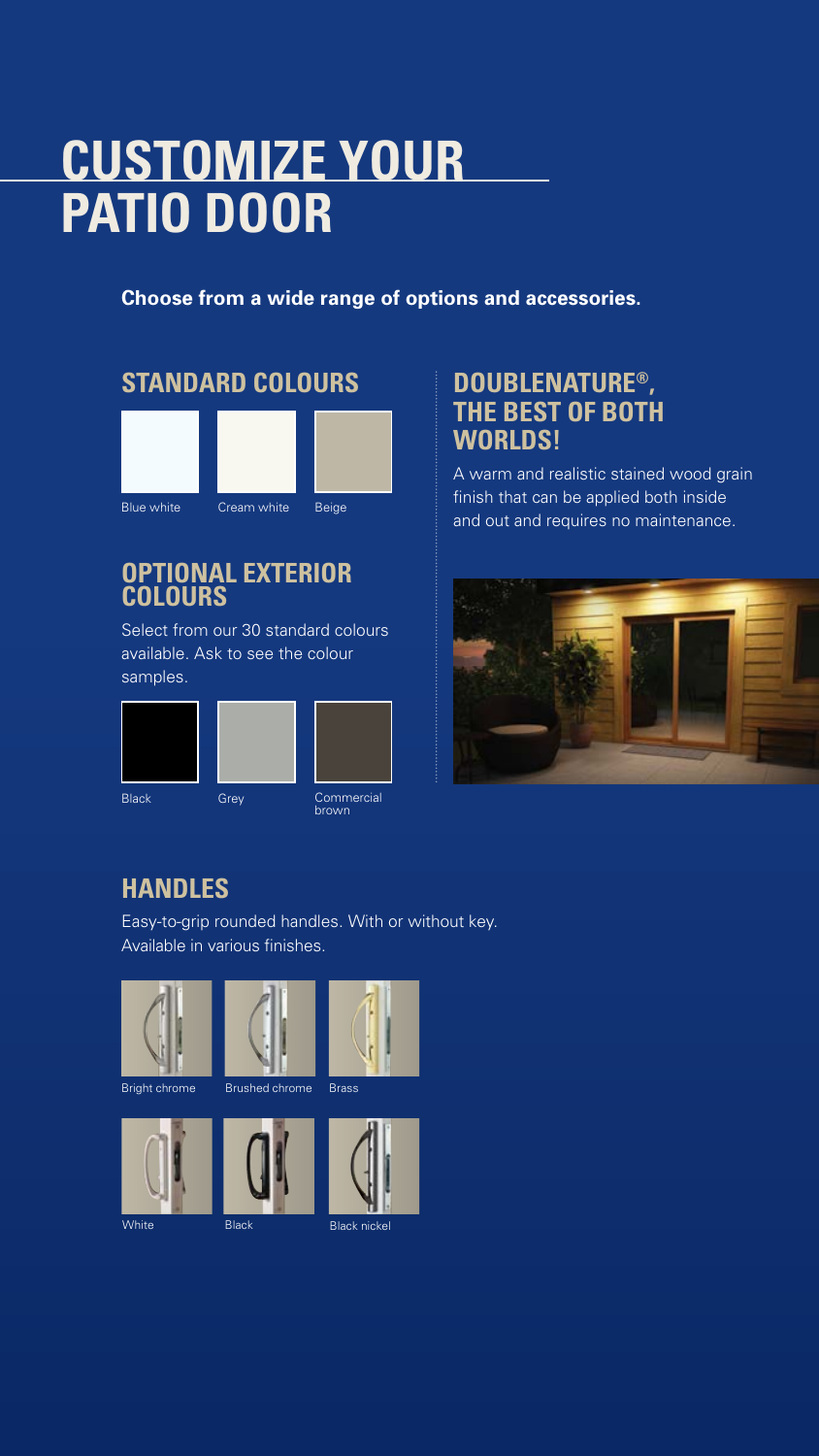# **Configurations**

Available in 2-panel, 3-panel, and 4-panel configurations.



Other configurations and custom sizes available. \*81 1/8" (2060 mm) available in blue white vinyl only.

#### **Panoramic mulling**

Transom or sidelites available.





#### **Screens**

- Aluminum, with patented spring-loaded rollers for durability and ease of operation
- Will not skip or jump off the track
- Can be removed without tools



Patented spring-loaded suspension system

#### **Performance**

Energy performance

| Glass package                                   | U-factor<br>(W/m <sup>2</sup> K) | U-factor<br>(Btu/h pi <sup>2</sup> °F) | Solar<br>heat gain<br>(SHGC) | Visual<br>transmission | Energy<br>rating (ER) | Zone |
|-------------------------------------------------|----------------------------------|----------------------------------------|------------------------------|------------------------|-----------------------|------|
| Double, low-e argon, 1",<br>Warm-Edge spacer    | 1.76                             | 0.31                                   | 0.55                         | 0.60                   | 33                    |      |
| Triple, low-e double argon,<br>Warm-Edge spacer | 1.31                             | 0.23                                   | 0.43                         | 0.53                   | 36                    |      |

Water-Air-Structure performance

| Dimensions                            | Harmonized standard             | Performance |
|---------------------------------------|---------------------------------|-------------|
| 1800 mm x 2080 mm<br>$72" \times 82"$ | AAMA/WDMA/CSA 101/1.S.2/A440-08 | R-PG60-SD   |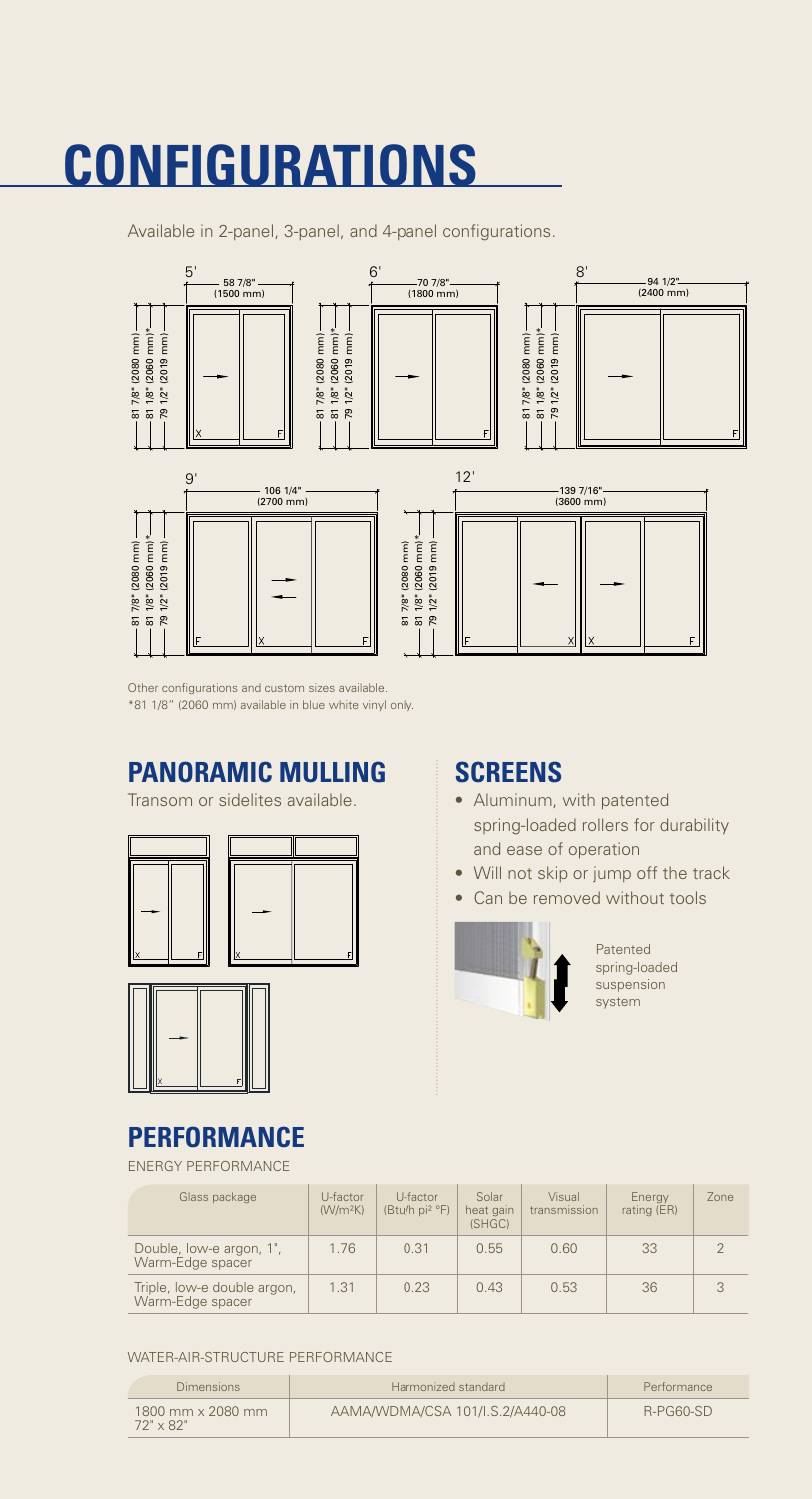# **Built to last**

#### **These doors deliver unrivaled durability and robustness thanks to their 100% PVC ultra-rigid frame.**

- Multichamber PVC frame, 4 9/16"
- Multichamber PVC sash
- Multiple weatherstripping to eliminate air infiltration
- Steel reinforcements in the most heavily used parts
- 1-point mortise lock
- Hidden sash stoppers for aesthetic appeal

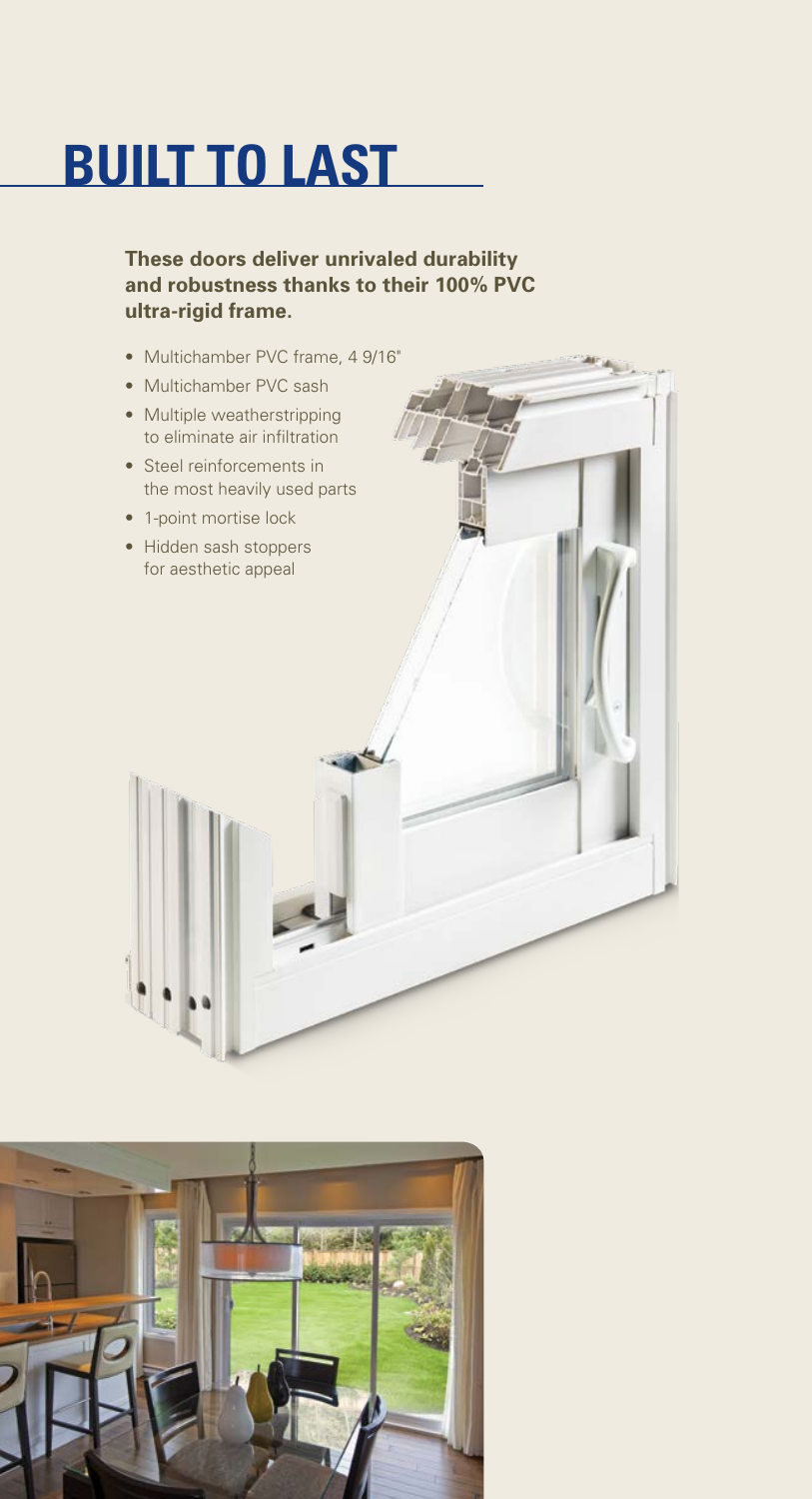